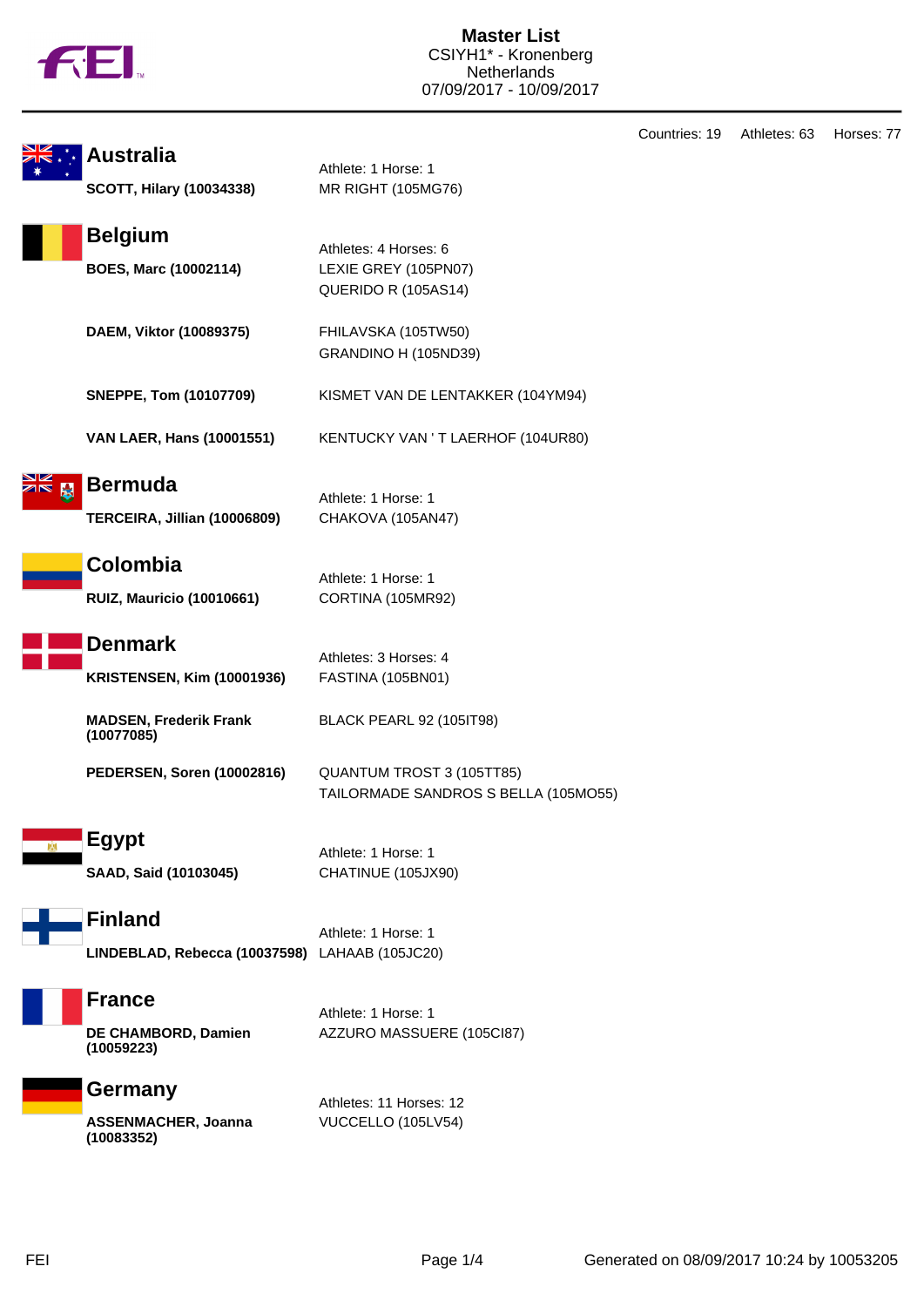

| BATTERMANN, Philipp (10088939) BALOUSIN VS (105UA47) |                                                                            |  |
|------------------------------------------------------|----------------------------------------------------------------------------|--|
| ECKERMANN, Katrin (10009854)                         | CUTIEPIE (105UD33)                                                         |  |
| <b>HAASE, Daniela (10114256)</b>                     | VALENTIN 130 (105TS34)                                                     |  |
| <b>KÖGLER, Thomas (10155499)</b>                     | LUPITA 4 (105SR78)                                                         |  |
| NAGEL-TORNAU, Sarah<br>(10018921)                    | MONTE MADINA (105RU55)                                                     |  |
| <b>VOIGT, Laura (10092221)</b>                       | CRACKER BY JET 2 (105JF48)                                                 |  |
| <b>VOSS, Thomas (10002934)</b>                       | LARINEW (105EZ17)                                                          |  |
| <b>WARGERS, Jana (10036936)</b>                      | CHABLIS 163 (105SV52)                                                      |  |
| WEGFAHRT, Marcel (10024646)                          | <b>CARNAN (105CK84)</b>                                                    |  |
| <b>WINKELMANN, Rupert Carl</b>                       | DOTS & DASHES (105LV46)                                                    |  |
| (10142172)                                           | NAHANNI (105RK57)                                                          |  |
| Great Britain                                        |                                                                            |  |
| <b>BARR, Alex (10068408)</b>                         | Athletes: 3 Horses: 3<br>FERRARA DURONA (105BP15)                          |  |
| BILLINGTON, James (10010489)                         | GAMBLE (105OQ16)                                                           |  |
| MCPHERSON, David (10001084)                          | CC (104RQ12)                                                               |  |
| <b>Ireland</b><br>HOWLEY, Richard (10028092)         | Athletes: 2 Horses: 3<br>AIR LUPICOR Z (105BK98)<br>LSS BARBADOS (105BG52) |  |
| <b>KENNY, Darragh (10017246)</b>                     | CLASSIC DREAM (105IB11)                                                    |  |
| <b>Italy</b><br>ALFONSO, Antonio (10008214)          | Athletes: 4 Horses: 5<br>FIRST OF APRIL CL (105QK14)                       |  |
| BUCCI, Piergiorgio (10016401)                        | BENITUS DI VALLERANO (105DE54)<br>CASAGO (105JF49)                         |  |
| CAPPONI, Francesca (10010018)                        | FLASH-SOMARA (105FX54)                                                     |  |
| <b>CRISTOFOLETTI, Michael</b><br>(10017285)          | CARLA COLUMNA 28 (105NO70)                                                 |  |
| Japan                                                | Athlete: 1 Horse: 1                                                        |  |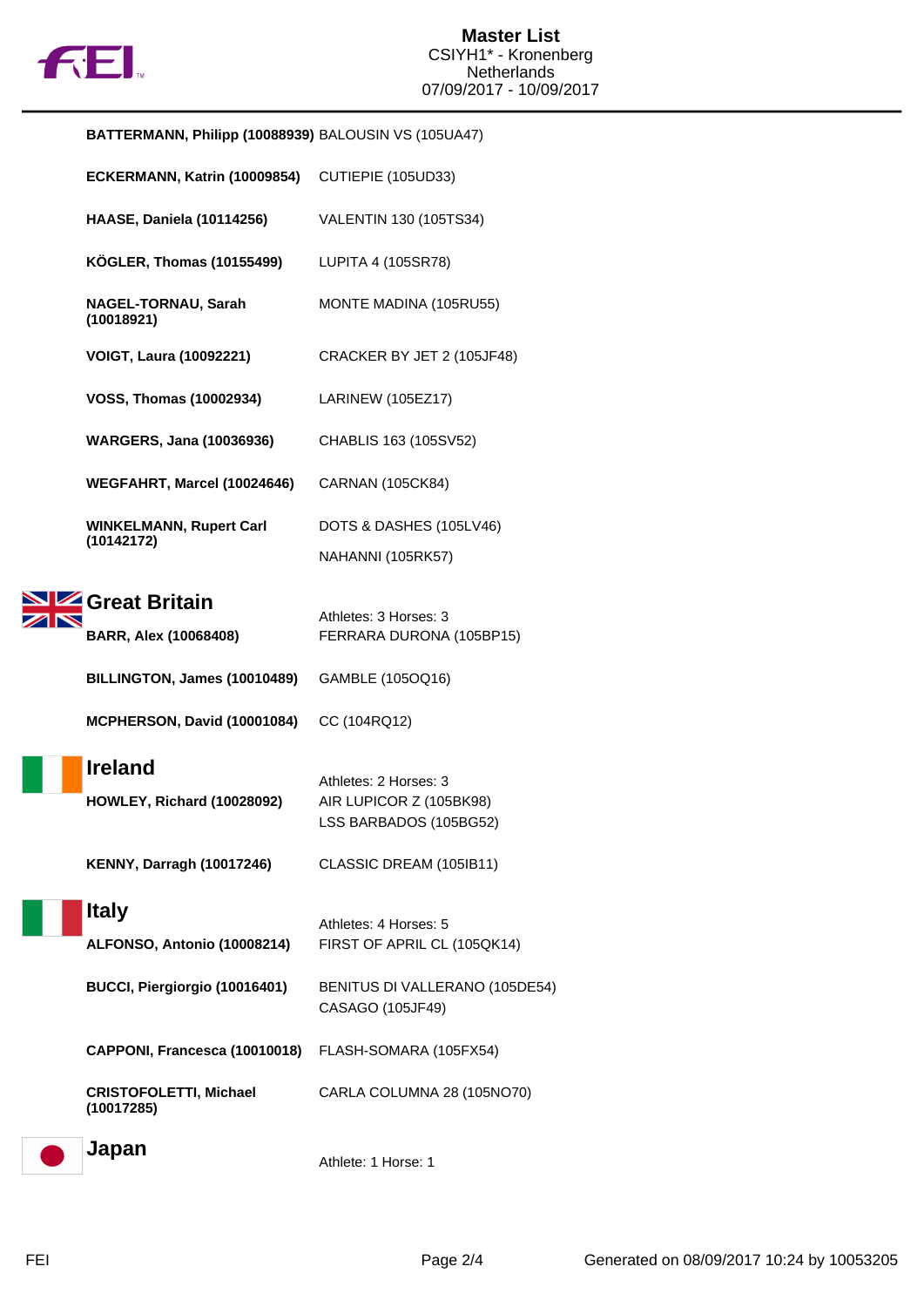

**YOSHIZAWA, Hikari (10058479)** DINKA (105OH04)

| <b>Netherlands</b>                                   | Athletes: 24 Horses: 30                                |
|------------------------------------------------------|--------------------------------------------------------|
| ANTONIOLI, Massimo (10071526)                        | GOTICO DI CA' SAN GIORGIO (105LB57)                    |
| <b>BERGS, Johan (10155418)</b>                       | <b>BIBISI (105SR51)</b><br>GRANDEUR B (105SR54)        |
| <b>BEUKERS, Marcel (10152377)</b>                    | FIFTY FIFTY (105PZ37)                                  |
| <b>BULTHUIS, Niels (10109726)</b>                    | <b>GENEREUX FORTUNA (105MD65)</b>                      |
| BULTHUIS, Peter (10002516)                           | CALIFORNIA-BLUE (105TR14)                              |
| <b>COUMANS, Gabriel (10006293)</b>                   | F (105DT67)                                            |
| <b>GEERINK, Sander (10028871)</b>                    | GRANDE DIENI (105SL91)<br><b>PLATON (105KH99)</b>      |
| <b>GEERINK, Vincent (10060763)</b>                   | GRANBLUE F (105LF90)<br>GUESS WHAT'S MY NAME (105NP53) |
| <b>KEUNEN, Pieter (10016589)</b>                     | <b>FJURY V (105BC68)</b><br>GASPAHR (105OA52)          |
| KLOPPER, Delphine (10090404)                         | GIGOLO (105UB17)                                       |
| <b>KNOESTER, Glenn (10035336)</b>                    | GIGYBALIA (105MD43)                                    |
| <b>MULDER, Pim (10029206)</b>                        | BCO MILTON Z (105SL29)<br>GINO (105SL31)               |
| PEELS, Boy (10029218)                                | LOKSLY VD BROEKKANT (105RE65)                          |
| ROOSENDAAL, Maud (10080168) FANCY ROOS VDL (105HO99) |                                                        |
| SCHUTTERT, Frank (10021399)                          | ALANIX HERO Z (105GN08)                                |
| <b>SNELS, Zoi (10071742)</b>                         | <b>TALMANN (105RX65)</b>                               |
| <b>STEEGHS, John (10060965)</b>                      | FAVORIET HBC (105GT59)                                 |
| TOLBOOM, Ilse (10146094)                             | GARTBREAKER (105QV86)                                  |
| VAN ASTEN, Mathijs (10002231)                        | QUINT VH MAARLO Z (105DO66)                            |
| VAN DEN OETELAAR, Tim<br>(10042932)                  | FLASH G (105HP56)                                      |